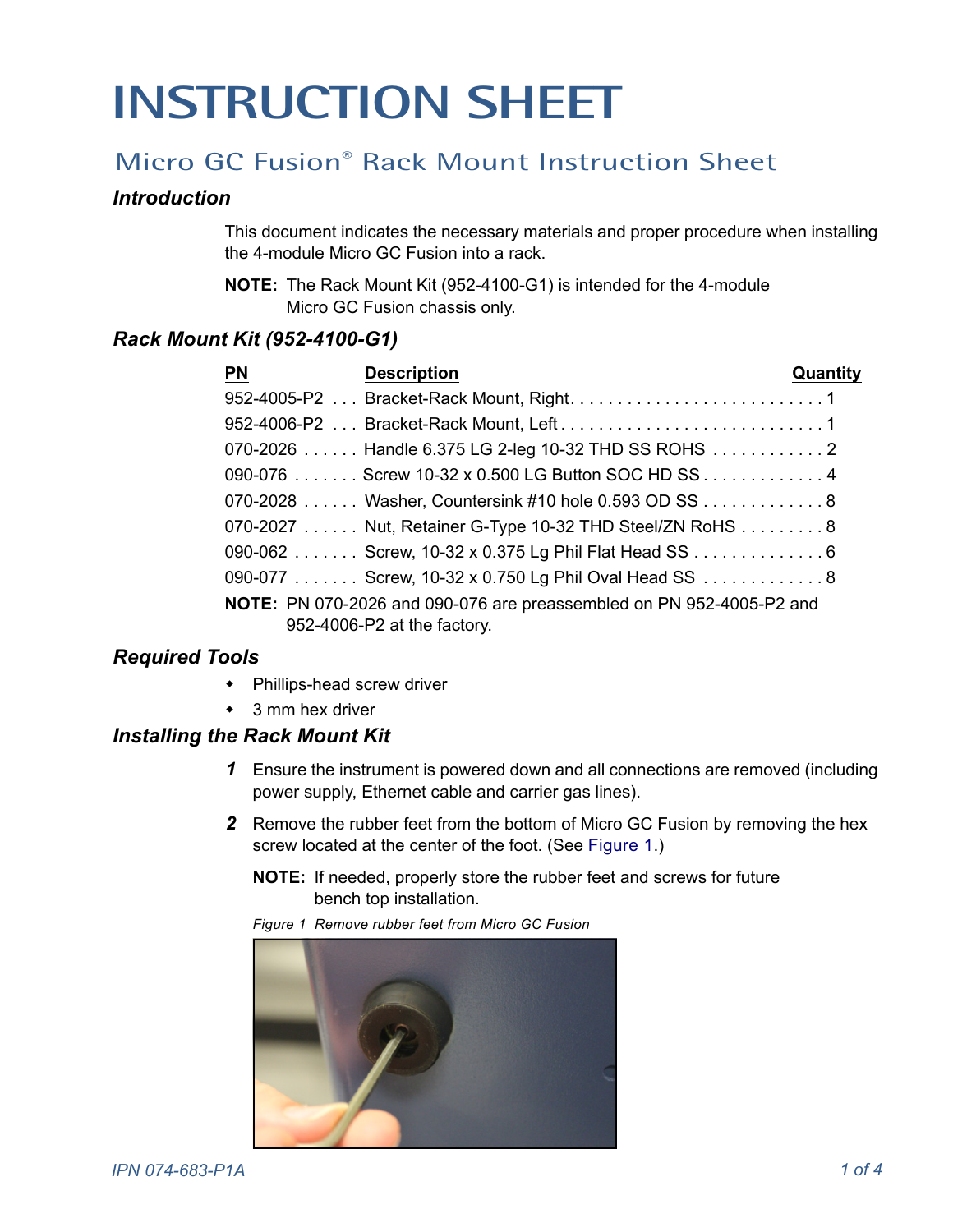- <span id="page-1-2"></span>*3* Install brackets (PN 952-4005-P2 and 952-4006-P2) onto the 19 in. rack prior to attaching Micro GC Fusion when access is available below. Rack mount brackets shall be installed onto the unit prior to rack installation if underside access is not available.
	- *3a* Attach four retainer nuts to the left bracket (952-4006-P2) in the four hole locations. (See [Figure 2](#page-1-0).)

<span id="page-1-0"></span>

<span id="page-1-1"></span>*3b* Place the left bracket (PN 952-4006-P2) on the rack, as shown in [Figure 3](#page-1-1) and line up the holes with the retainer nuts.

*Figure 3 Line up the bracket with the retainer nuts*

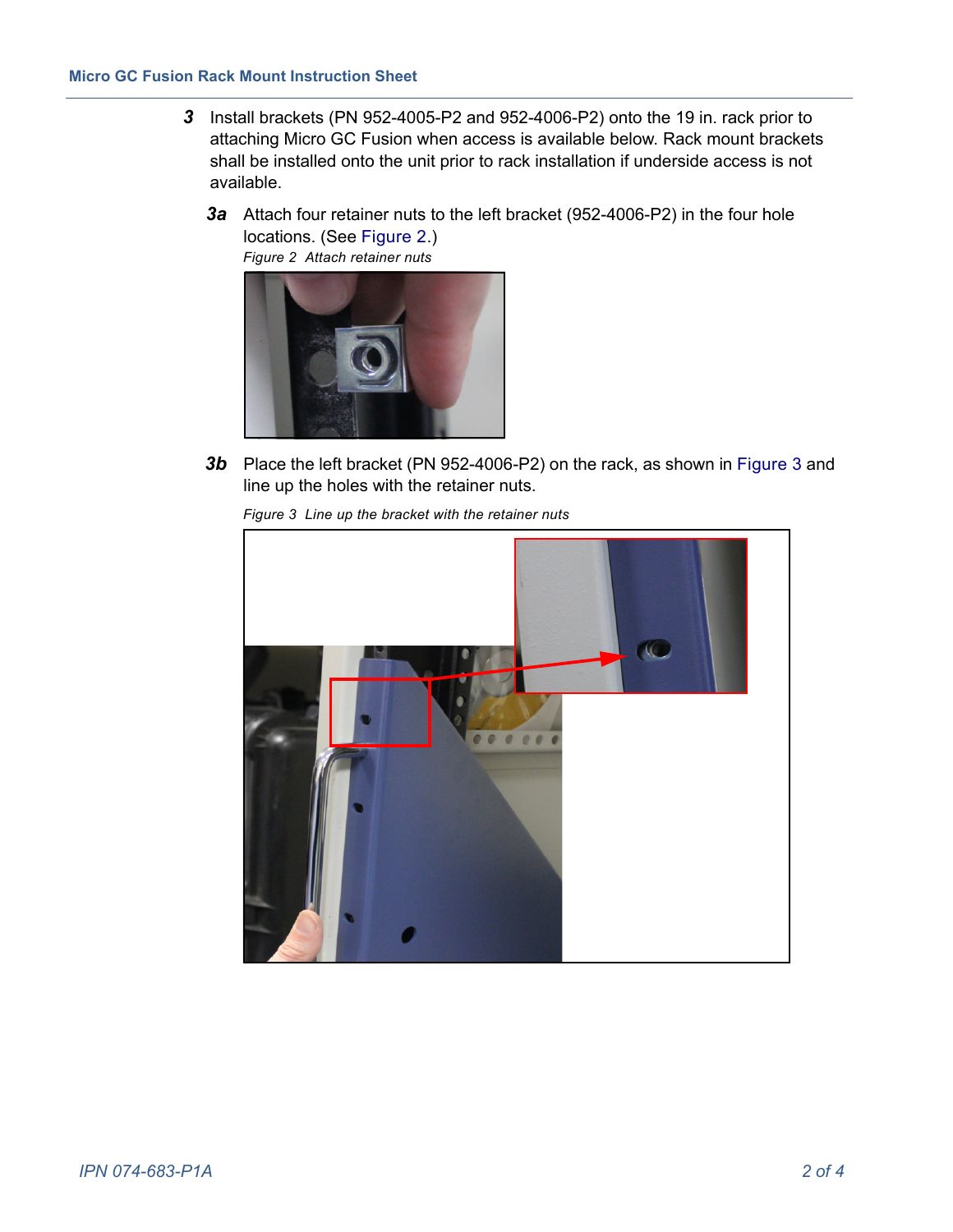<span id="page-2-1"></span><span id="page-2-0"></span>*3c* Thread the oval head screw (PN 090-077) through washer (PN 070-2028) as shown in [Figure 4,](#page-2-0) then screw the bracket into the retainer nut.

*Figure 4 Screw bracket into retainer nut*



- 3d Repeat step [3c](#page-2-1) to finish securing the remaining retainer nuts on the left bracket.
- *3e* To attach the right bracket (PN 952-4005-P2), repeat steps [3a](#page-1-2) through [3d.](#page-2-2)
- <span id="page-2-2"></span>*4* Once both brackets are secure, gently place Micro GC Fusion onto the rack mount brackets. (See [Figure 5](#page-2-3).)

<span id="page-2-3"></span>*Figure 5 Micro GC Fusion set on mounting brackets*



<span id="page-2-4"></span>**5** Line up the holes on the bottom of the unit to the holes in the brackets. (See [Figure 6](#page-2-4).) *Figure 6 Align unit with bracket holes*